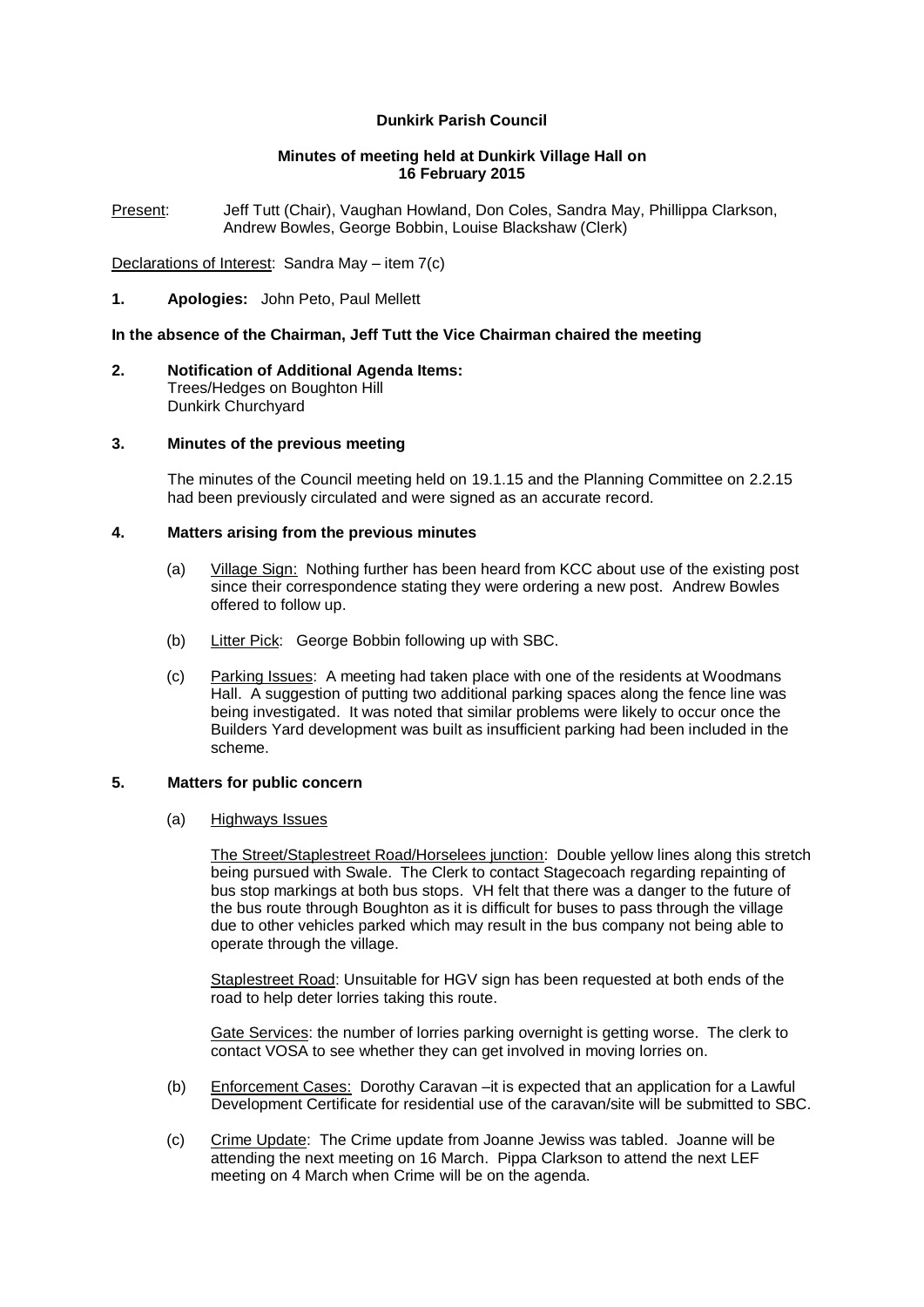# **6. Planning**

#### (a) Receive Decisions

14/503131/FULL Two storey side & rear extension - Oak Lodge, Hickmans Green – Approved.

14/505112/ADV - New image forecourt signage - Gate Service Station London Road – Approved.

- (b) Consider Applications: None.
- (c) Applications for consideration by SBC Planning Committee

14/504246/OUT - Detached single storey dwelling, new access & driveway - land adjoining The Firs Dunkirk Road South. Due to be considered at the Planning Committee 19/2/15, however it was likely that this would be removed from the agenda.

(d) Development in Rural Areas

A query has been made to James Freeman on how the 60% guideline referred to in the Supplementary Planning Guidance (SPG) document ["Designing an Extension -](http://www.swale.gov.uk/assets/Planning-Forms-and-Leaflets/Designing-an-Extension-feb-2011.pdf) A [Guide for Householders"](http://www.swale.gov.uk/assets/Planning-Forms-and-Leaflets/Designing-an-Extension-feb-2011.pdf) is implemented. This figure does not appear in any policy within the Local Plan but is often quoted in reports to committee and during committee meetings. It is felt that it is interpreted in an inconsistent way by Swale officers and the planning committee as some applications well over the 60% guideline are approved without question and others are refused.

## **7. Finance**

- (a) Finance Report: The report and monthly cash account had previously been circulated and were taken as read.
- (b) Payments: The following payments were approved.

| Cheque 1123 HMRC          |                                          | <b>PAYE</b> for Clerk          | £174.80  |
|---------------------------|------------------------------------------|--------------------------------|----------|
| Cheque 1124   L Blackshaw |                                          | Clerk wages & office allowance | £283.04  |
|                           | Cheque 1125 Maytree Nurseries            | Annual grass cutting           | £650.00  |
|                           | Cheque 1126 Five Arrows Business Finance | Annual Streetlight clean       | £726.00  |
| <b>DDR</b>                | EDF                                      | <b>Electricity Bill</b>        | £251.49  |
| Total                     |                                          |                                | £2085.33 |

(c) Grass Cutting Contract: Sandra May declared an interest and left the room while the discussion took place on the performance of the current contractor and suggestion that the contract be extended. As the contract was within the £1000 limit under the Financial Regulations there is no requirement to retender. It was proposed, seconded and unanimously agreed to offer the current contractor a further 3 year term subject to the same terms and conditions.

# **8. Neighbourhood Plan**

The next meeting is a workshop on Policy Writing on 18 February. A call for sites has been sent out to local landowners. The deadline for responses is 15 March after which each proposal will be assessed for suitability. A conservation character assessment on The Street and two other areas will be undertaken by SBC.